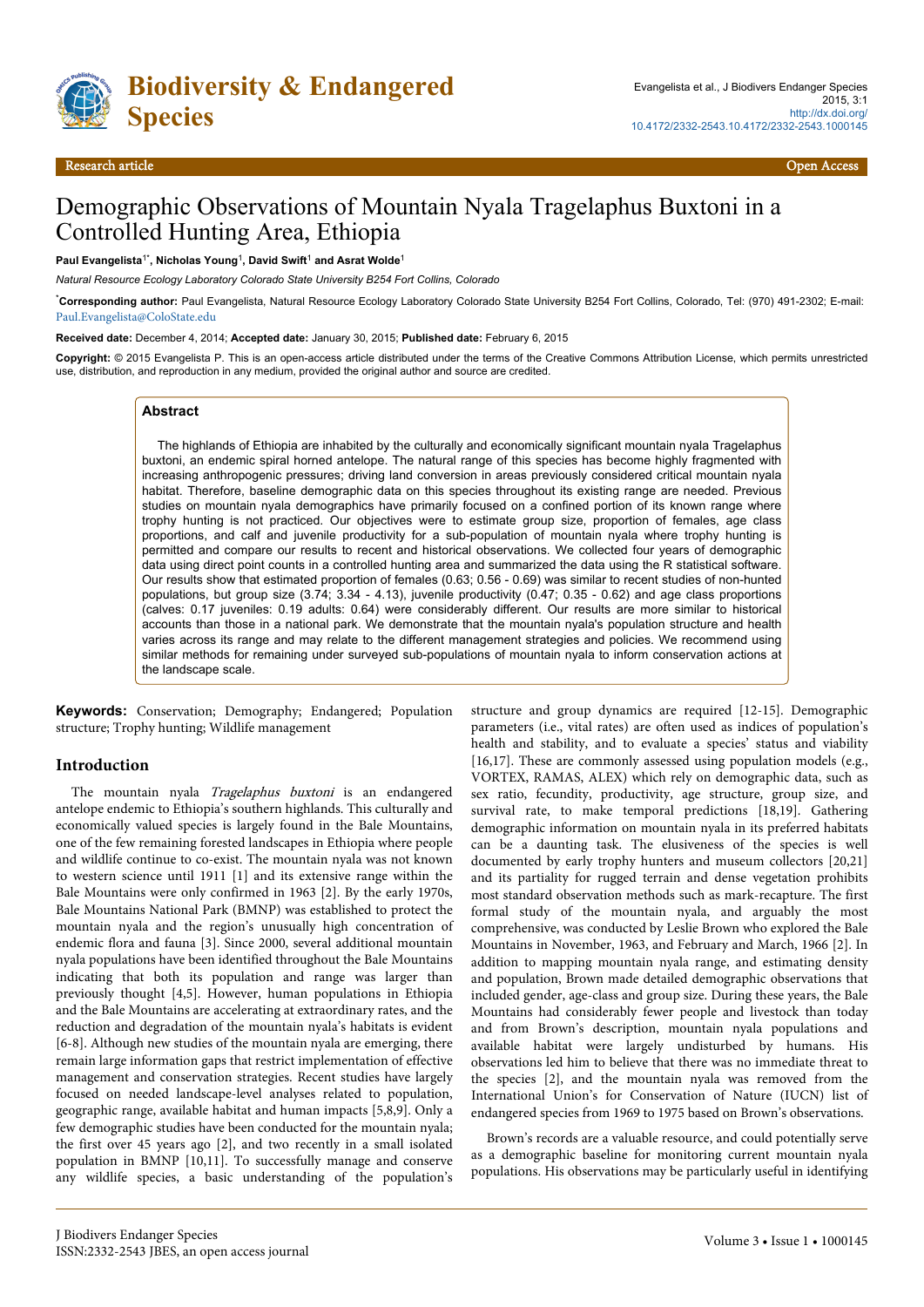a sub-population's response to different management and conservation strategies. In particular, recent demographic studies on mountain nyala by Mamo et al. (2010) occurred in a small, but wellknown area in the northern section of BMNP. The area includes the Gaysay Valley and the adjacent Adelay forests (hereafter referred to as Gaysay), and a fenced enclosure that surrounds the park headquarters. Gaysay is transected by a major road and is situated adjacent to the town of Dinsho that was reported to have about 3,600 people in 2005 [22]. While this is an important conservation area for the mountain nyala, Gaysay and the park headquarters covers only 34 km2 and 1.2 km2, respectively, and are surrounded by settlements and agriculture. Together, they harbor about 900 mountain nyala [9,11]. Both areas are popular with tourists and researchers because mountain nyala and other wildlife can be easily viewed and are habituated to people, livestock and vehicles. However, there is mounting concern that the carrying capacity of Gaysay and park headquarters has reached a dangerous threshold and conditions are having adverse effects on the local mountain nyala populations. Counts conducted by Mamo et al. (2010) found that mountain nyala density in Gaysay was 21/km2 and 129/km2 at the park headquarters. Although these numbers are alarmingly high when compared to Brown's estimates  $(1.5/km<sup>2</sup>$  to 6.9/km<sup>2</sup> ) they are supported by other studies [4,10]. The high density of mountain nyala and confinement to a small area poses a number of risks including the loss of food resources, reduction in productivity and genetic diversity, and potential transmission of disease [23,25]. Population responses to these and other environmental stressors may be detected through demographic observations, though further investigation may be required to determine exact causes.

Despite its endangered status, limited trophy hunting of mountain nyala is allowed by the Ethiopian government. Although detailed demographic parameters of mountain nyala are not regularly monitored as a management tool, they are commonly used in other countries to assess the impacts of hunting on wildlife populations [13,26-28]. The Bale Mountains have six designated Controlled Hunting Areas (CHA) primarily for trophy hunting of mountain nyala; three have active permits and three remain undeveloped. The CHAs are cooperatively managed by the Ethiopian Wildlife Conservation Authority (EWCA), Oromia Regional government, and a licensed safari outfitter. Hunting activities are intensively managed with strict guidelines and an annual quota for trophy males allocated by EWCA [29]. Every two years, representatives from EWCA estimate the population size of mountain nyala at each concession to determine the annual quota that will be harvested from the area. A sole concession holder (a.k.a. safari outfitter) is granted hunting rights for each CHA with the option of renewing its license every five years as an effort to promote a long-term investment in the area, collaboration with local communities, prevention of unlawful activities, and environmental stewardship. For example, some safari outfitters have set up permanent camps in CHAs hiring local people to maintain facilities and serve as trackers, scouts, guards and other positions. Local communities also receive fund for infrastructure (e.g., schools, roads) from licenses and fees generated through hunting, which help provide incentives for maintaining hunting resources. In theory, this strategy allows EWCA to meet management and conservation objectives; and in most cases, appears to be effective [30]. However, there is a considerable amount of administrative, cultural and natural variability within each CHA that can directly or indirectly have significant impacts on local mountain nyala populations and their habitats. There are currently no mechanisms in place to assess the

Page 2 of 7

effectiveness of hunting regulations and quotas or to detect change in mountain nyala populations.

In this study, we aimed to assess how trophy hunting of mountain nyala affected population demographics over time, and how our observations compared to historic records [2] and more recent studies conducted in BMNP [11]. We collected observational information for four years (excluding one year) which we believe provide a reasonable representation of the group dynamics within the study area. Although the methods used by Brown (1969) and Mamo et al. (2010) differed from ours, we matched the datasets as best we could to improve the accuracy of our comparisons.

# **Materials and Methods**

#### **Study area**

Our study area was situated within the Abasheba-Demaro CHA located on the eastern flank of the Bale Mountains (Figure 1). Abasheba-Demaro covers an area of 210 km2 with elevations ranging from 1,600 to 2,600 m a.s.l. The vegetation in the study area consists of two well defined habitat types; the upper afro-montane (2,300 m -3,200 m) and lower afro-montane forest (1,500 m-2300 m). Dominant tree species include Prunus africanus, Albizuia schimperiana, Croton macrostachyus and Scheflera abyssinica. Each of the forested habitat types are interspersed with open areas that offer viewing opportunities. The Abasheba-Demaro CHA is operated by Ethiopian Rift Valley Safaris, the sole concession holder since its establishment in 2002. Mountain nyala are the primary attraction for sport hunters, and EWCA has consistently allocated a harvest quota of five to six trophy bulls each year. Trophy bulls are considered legal for harvest if they have horns exceeding 29 inches in length. If a harvested mountain nyala does not meet minimum horn length, EWCA imposes a fine equal to the cost of the hunting license on concession holder. A permanent camp is staffed by the safari company to help protect the concession from unlawful activities (e.g., poaching) and maintain relationships with local communities. However, human settlements are present just outside the concession and contribute to cattle grazing, wood harvesting, honey gathering, and herb collection that occur within the concession. Still, this area serves as a relatively wellprotected landscape for the mountain nyala and human impact is considered minimal [30]. Recent population surveys for Abasheba-Demaro by Atickem et al. (2011) and the EWCA [30] estimated 986 and 975 mountain nyala, respectively, suggesting a density of 4.6/km<sup>2</sup>.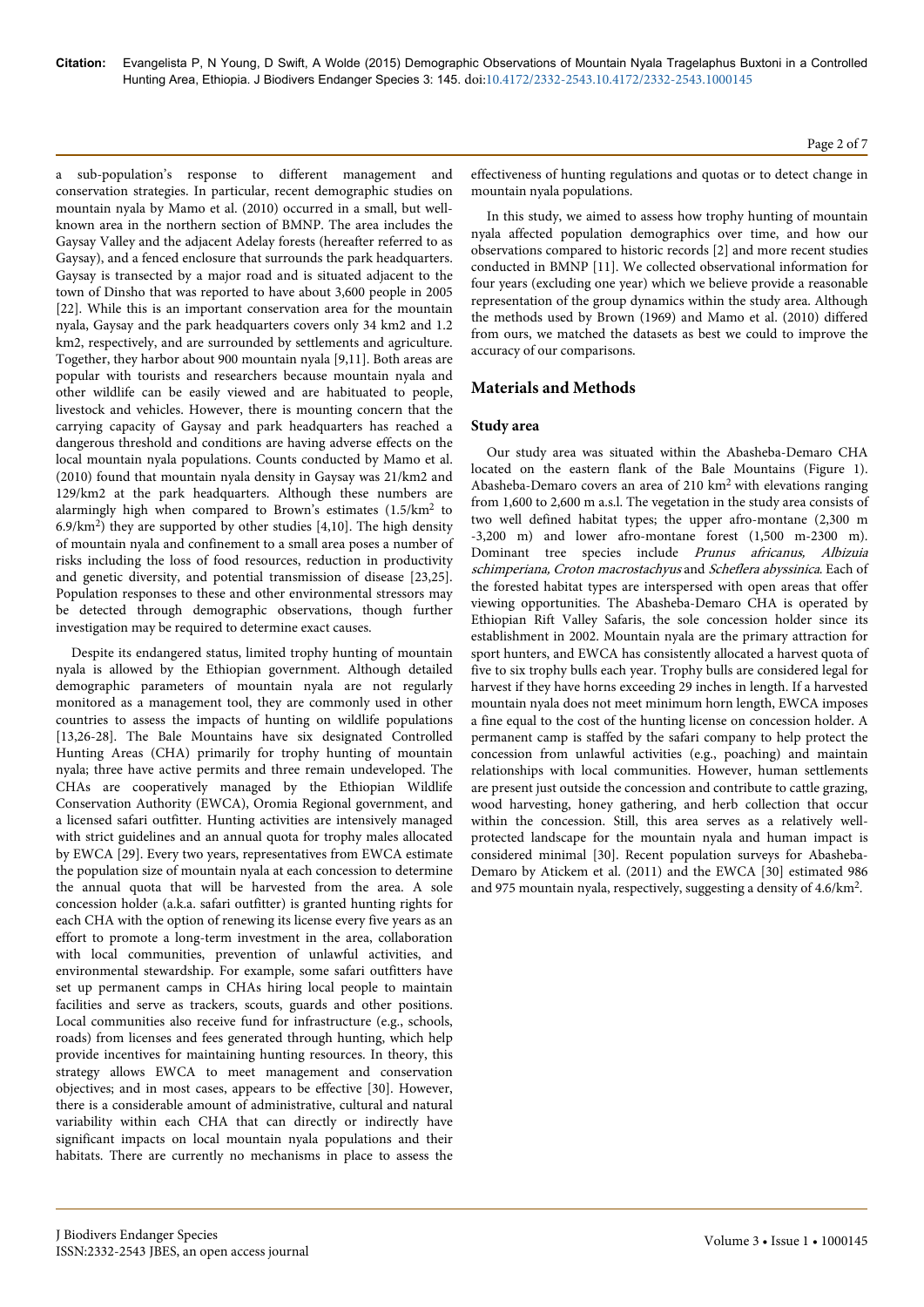# Ethiop Study an Gaysay BMNF  $-10$  $20$ Road



# **Data collection**

Four years of direct count data were collected between 2006 and 2010 (sampling did not occur in 2008) at two stationary observation points that offered good vantage points. Morning surveys were conducted from a ridge overlooking a basin with an open-canopy forest, while evening surveys focused on the forested edges of a large lowland plain. Surveys occurred at dawn and dusk, each lasting an hour and a half. Four to five trained observers (i.e., authors and local game scouts) participated in each survey using high powered binoculars. Sampling was conducted between January and March each year during 75 surveys. Individual mountain nyala were classified into three age group classes; calves, juveniles and adults, based on body size, coat color, and horn presence and length as described in Evangelista (2007). Calves were considered first year offspring, juveniles in their second year but not yet breeding, and adults are all ages above two years capable of breeding. In addition, the sex of each individual was recorded unless the sex could not be accurately determined in which case the sex was listed as 'unknown'. Individuals were recorded in groups/herds which were used to estimate group size. Groups were defined as individuals that were observed to move together for the entire duration they could be observed.

#### **Statistical analyses**

We used the freely available statistical software R version 2.14 for our statistical analysis. The data were analyzed for each year separately and pooled together for the four years of the study. We calculated mean, maximum and minimum group size and confidence intervals (CI) using descriptive statistics. To calculate the proportion of females (i.e., sex ratio), age class proportions, and productivity, we used a normal approximation of the binomial response of successes and failures for each estimate (e.g., number of adult females compared to number of adults observed). Only adults were used to estimate the proportion of females due to the difficulty in sexing younger age groups consistently and accurately. Population productivity has been defined in a number of ways depending on the species and purpose [31]. A total count of individuals was not possible due to the terrain and dense vegetation. Therefore, we define productivity as the proportion of surviving young (calves or juveniles) per adult female mountain nyala. This provides a good estimate of the rate at which new individuals are being added to the population [31]. We calculated productivity using two estimates: the proportion of calves to adult females and the proportion of juveniles to adult females. While using calves provides a better approximation of productivity, detection of calves was likely low as young calves may be kept concealed and adult females traveling with calves may avoid more exposed locations. Therefore, we also include an estimate of productivity using juveniles. While this estimate may be biased low due to first year calf mortalities, juveniles are easier to detect and less likely be concealed. Difficulty in accurately and consistently identifying the sex of calves prevented us from estimating fecundity (number of female calves per number of female adults). To compare sex, age class and productivity proportion estimates among years, we used a Pearson's chi-squared test. We also used this test to compare calf age class proportions to juvenile age class proportions in the following year to provide a measure of calf survival. Since data were not collected for 2008, we limited this test to only years between 2006 to 2007 and 2009 to 2010. Lastly, a Pearson's chisquared test was used to compare productivity estimates using calves versus juveniles. In addition to analyzing our observation data from the Abasheba-Demaro CHA, we replicated our methods using Brown's observation data (1969) from the Bale Mountains during the same months. This allowed for a better comparison of our results with those from 45 years ago.

Page 3 of 7

# **Results**

A total of 399 individual observations were recorded during the four-year study period from a total of 53 surveys with the most observations occurring in 2006 ( $n = 135$ ) and the least in 2007 ( $n = 37$ ). The number of groups observed totaled 147. Survey effort (i) was not equal among years with the largest effort occurring in 2006 ( $i = 26$ ) surveys) and 2009 ( $i = 30$  surveys) and the least in 2007 ( $i = 9$  surveys) and  $2010$  ( $i = 10$  surveys). Unequal survey effort across years resulted in wider confidence intervals (CI) for estimates in which the survey effort was lower.

#### **Group size**

The mean group size remained relatively constant among years with the total mean group size of 3.74 (95%CI 3.34-4.13) individuals (Table 1). There were no significant differences in group size among years. Group size ranged from single individuals to a maximum of 10 individuals. Both males and females were observed as singletons but males were more than three times more likely to be observed alone than females. Group size was not significantly different between groups that included adult males (3.7, 95%CI 3.3-4.1) and those that did not  $(3.5, 95\% \text{CI } 3.0-4.0; t = -0.73, df = 144, p-value = 0.47)$ .

| Year | <b>Mean Group Size</b> | 95% CI          |
|------|------------------------|-----------------|
| 2006 | 3.61                   | $(2.89 - 4.33)$ |
| 2007 | 3.40                   | $(2.22 - 4.58)$ |
| 2009 | 3.82                   | $(3.05 - 4.59)$ |
| 2010 | 3.93                   | $(3.13 - 4.73)$ |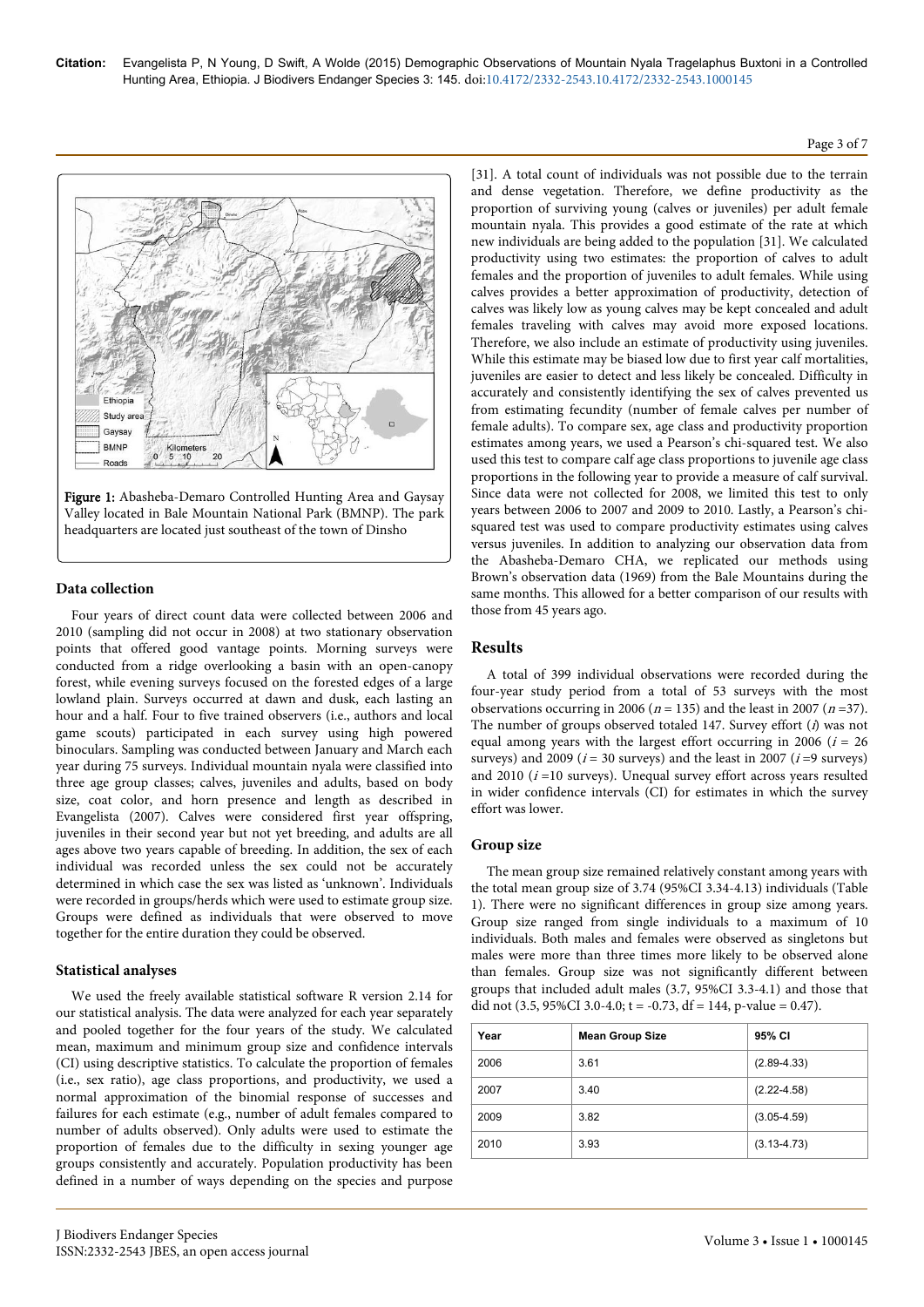| ™otal | $(3.34 - 4.13)$<br>$\sim$ $\sim$ $\sim$ $\sim$ $\sim$ |
|-------|-------------------------------------------------------|

Table 1: Mean size of mountain nyala groups for each surveyed year

### **Proportion of females**

The mean female proportion pooled for all years of the study was 0.63 (95%CI 0.56-0.69) or a 1.7:1 female to male ratio (Table 2). The adult female proportion was greatest in 2007 (proportion  $= 0.76$ ; sex ratio = 3.17 females: 1 male) and lowest in both 2009 and 2010 (proportion = 0.60; sex ratio = 1.52 females: 1male). The proportion of females was not significantly different among years ( $\chi^2$  = 0.48, df = 3,  $p$ -value = 0.92).

| Year | Sex proportion | (F/M) | 95% CI          |
|------|----------------|-------|-----------------|
| 2006 | 0.63           |       | $(0.52 - 0.72)$ |
| 2007 | 0.76           |       | $(0.54 - 0.90)$ |
| 2009 | 0.60           |       | $(0.47 - 0.73)$ |

| 2010  | 0.60 | $(0.49 - 0.71)$ |
|-------|------|-----------------|
| Total | 0.63 | $(0.56 - 0.69)$ |

Table 2: Mean proportion of adult females to adult males for each surveyed year

#### **Age class proportions**

The estimated age class proportions were 17% (95%CI 13-21) calves, 19% (95%CI 15-23) juveniles and 64% (95%CI 59-69) adults (Table 3). When comparing calf proportion to juvenile proportion of the next year, there was no difference between the years  $2006 - 2007(\chi^2)$ = 0.006, df = 1, p-value = 0.94) and between 2009-2010 ( $\chi^2$  = 0.16, df = 1, p-value = 0.69) suggesting relatively high calf survival rate. There was no difference in age proportions for calves ( $\chi^2 = 0.71$ , df = 3, pvalue = 0.87), juveniles ( $\chi^2$  = 2.89, df = 3, p-value = 0.41), or adults ( $\chi^2$  $= 1.03$ , df  $= 3$ , p-value  $= 0.79$ ), across years in the study area.

| Year  | <b>Mean Proportion</b> | 95% CI    | <b>Mean Proportion</b> | 95% CI    | <b>Mean Proportion</b> | 95% CI    |
|-------|------------------------|-----------|------------------------|-----------|------------------------|-----------|
|       | (%)                    |           | (%)                    |           | (%)                    |           |
| 2006  | 15                     | $(9-22)$  | 14                     | $(9-21)$  | 71                     | $(63-78)$ |
| 2007  | 16                     | $(7-33)$  | 16                     | $(7-33)$  | 68                     | $(50-81)$ |
| 2009  | 20                     | $(13-29)$ | 20                     | $(13-29)$ | 60                     | $(50-70)$ |
| 2010  | 17                     | $(11-25)$ | 24                     | $(17-32)$ | 60                     | $(51-68)$ |
| Total | 17                     | $(13-21)$ | 19                     | $(15-23)$ | 64                     | $(59-69)$ |

Table 3: Mean percent proportion of mountain nyala calves, juveniles, and adults for each surveyed year

#### **Productivity**

The mean productivity across all four years of the study was estimated at 0.42 (95% CI 0.31- 0.56) calves per adult female (or 42 calves per 100 adult females; Table 4). When estimated using juveniles, the mean productivity was 0.47 (95%CI 0.35-0.62). Productivity, when estimated using either calves or juveniles, was not significantly different across years (calves:  $\chi^2 = 1.19$ , df = 3, p-value = 0.76; juveniles:  $\chi^2 = 2.84$ , df = 3, p-value = 0.41). In addition, there was no significant difference between productivity estimates using calves versus juveniles for a given year. The highest observed productivity using calves was in 2009 (0.54, 0.30-0.98) and the lowest in 2007 (0.32, 0.11-0.84). For juveniles, the highest observed productivity was in 2010 (0.66; 95%CI 0.41-1.06) and the lowest was equal in both 2006 (0.32; 95%CI 0.18-0.54) and 2007 (0.32; 95%CI 0.11-0.84).

| Year | Calves                  |                                | <b>Juveniles</b>               |                 |  |  |
|------|-------------------------|--------------------------------|--------------------------------|-----------------|--|--|
|      |                         | <b>Productivity and 95% CI</b> | <b>Productivity and 95% CI</b> |                 |  |  |
| 2006 | 0.33                    | $(0.19 - 0.57)$                | 0.32                           | $(0.18 - 0.54)$ |  |  |
| 2007 | 0.32                    | $(0.11 - 0.84)$                | 0.32                           | $(0.11 - 0.84)$ |  |  |
| 2009 | 0.54                    | $(0.30 - 0.98)$                | 0.54                           | $(0.30 - 0.98)$ |  |  |
| 2010 | $(0.27 - 0.80)$<br>0.47 |                                | 0.66                           | $(0.41 - 1.06)$ |  |  |

Table 4: Mountain nyala productivity (number of calves or juveniles per adult female) for both calves and juveniles for each surveyed year

Total 0.42 (0.31-0.56) 0.47 (0.35-0.62)

#### **Discussion**

Our estimates of group size differ from more recent estimates in Gaysay and the park headquarters but are similar to historical accounts. We observed a group size of 3.7 individuals which is less than half that of the estimates found by Refera and Bekele (2004) and Mamo et al. (2010) which estimated group size in Gaysay and the park headquarters between 7.9-10.2 individuals and 7-12 individuals, respectively. Historical accounts of group size in Gaysay were estimated at an average of 5.6 individuals [2] and groups were rarely observed with more than 12 individuals with most group sizes between 4-12 individuals [32]. Hillman (1986) reported observing mountain nyala groups of up to 95 individuals in 1985; however details of this report are absent. Our estimates of group sizes ranging from 1 to 10 individuals agree with the majority of the historical observations across the mountain nyala's range.

While our findings on group size are consistent with historical accounts, herd structure and herd size can fluctuate widely within a year as a result of seasonal (e.g., rainy season versus dry season) and social (e.g., rutting season, calving season) influences [34,35]. Our

Page 4 of 7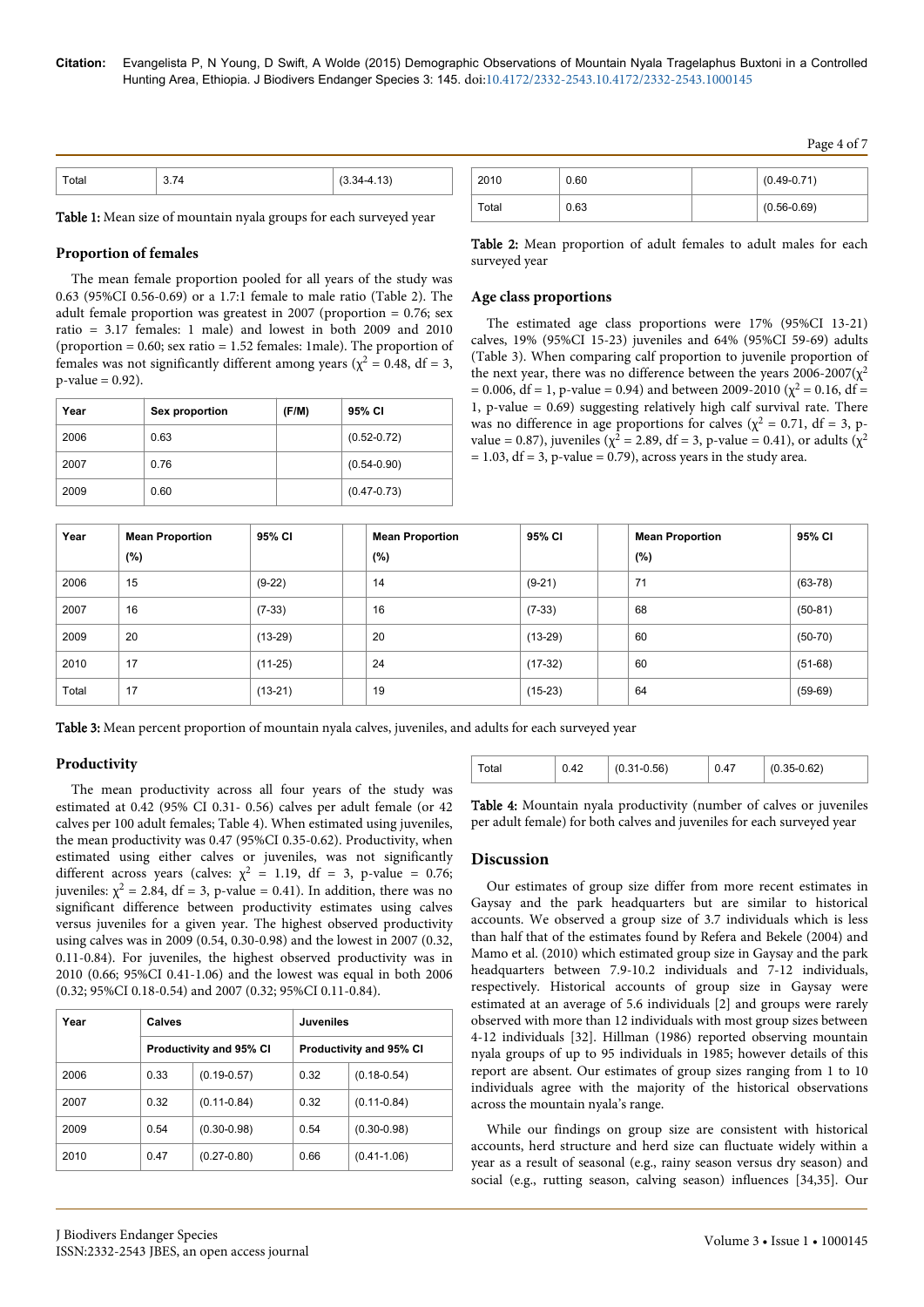#### Page 5 of 7

observations in the Abasheba-Demaro study area were restricted to the dry season. Although fluctuation in herd size due to seasonal variation has been observed for a related species to the mountain nyala (e.g., Kudu) [36], Mamo et al. (2010) conducted surveys in both the rainy and dry seasons and did not find significant differences in group size between the two seasons for Gaysay and the park headquarters. It is also important to consider the undocumented differences in how a group is defined from study to study which may lead to discrepancies in group size estimates.

Our results indicate relatively high rates of mountain nyala productivity in the Abasheba-Demaro study area even with annual removal of individuals from trophy hunting (Table 4). These estimates are higher than those reported in Gaysay and park headquarters. Mamo et al. (2010) described productivity estimates for calves to be 0.08 and 0.09 for Gaysay and the park headquarters, respectively. These estimates are over three times lower than the estimates we observed in the Abasheba-Demaro CHA (0.42; Table 4). For juveniles, when calculated by combining both adult females and sub-adult females, Mamo et al. (2010) show productivity to be 0.19 and 0.17 for Gaysay and the park headquarters, respectively. Our estimates of productivity in the Abasheba-Demaro study area are closer to historical records from Brown (1968) who estimated productivity across the Bale Mountains between 0.25 - 0.33 calves/adult female. Brown (1968) also observed higher productivity during the calving season although the exact calving time period and duration of mountain nyala is still uncertain and is likely to vary spatially [4,11].

The majority of previous studies on mountain nyala found the sex ratio of females to males to be near 2:1 [2,10,11]. Our estimate of adult sex ratio, while slightly lower, agrees with these reports (1.7:1 or 0.63 as a proportion). These estimates are similar to those reported for hunted populations of the closely related kudu (1.67 females: 1 male) [35]. As with group size, sex ratio in mountain nyala has been observed to fluctuate throughout the year based on breeding and rutting seasons. For example, Brown (1968) observed an adult female to male sex ratio 4.06:1 (95%CI 2.72-6.10:1) in the Bale Mountains during the rutting season from November to December. Although we consider our sex ratio estimates an accurate representation of the population, it's important to consider that direct counts of individuals may lead to a count that is biased low for males because males are generally more secretive and harder to observe.

Our age class proportion estimates showed more calves and juveniles than those reported in Gaysay and the park headquarters. Mamo et al. (2010) used population counts (at the park headquarters) and line transects to survey mountain nyala population in Gaysay and the park headquarters. They found 5% of the population consisted of calves, 10% were juveniles, and 81% were adults and sub adults in Gaysay with similar age class proportions for the park headquarters (5% calves, 8% juveniles, and 85% adults). Of the 252 mountain nyala Brown confidently identified from both expeditions, 37 (14.7%) were males, 170 (67.8%) were females, and 44 (17.3%) were calves (juveniles were not distinguished) [2]. If we examine his observations from the Bale Mountains separating his data by expedition dates and season, more distinct patterns emerge. In November, 1963, Brown confidently identified 50 mountain nyala; 4 (8%) males, 41 (82%) females and 4 (8%) calves. In February and March of 1966, Brown's expedition identified 192 mountain nyala; 32 (16.7%) adult males, 130 (67.7%) adult females and 20 (15.6%) calves (Brown, 1969). The increased number of observed males and calves in 1966 may be attributed to the time of year the surveys were conducted. It is believed that mountain

nyala will mate or calve throughout the year, but are generally synchronized to one or two periods of the year. Evangelista et al. (2007) observed that the calving period for mountain nyala in the Bale Mountains peaks in mid- October following the rainy season. By November, calves may still be in hiding or not yet born resulting in a smaller number of observations. By February and March, calves are noticeably more abundant, highly mobile, and of comparable size [4]. Similarly, adult males are less conspicuous in November than they are in February and March. Adult males are solitary throughout most of the year or found in small bachelor groups. In January, they become more gregarious as females approach estrus and males compete for mating access [4]. In our study area, calves and juveniles together accounted for about 37% of the total population. Although the mean juvenile proportion was larger for each year, it was not significantly different from the calf proportion of the previous year for years 2006-2007 and 2008-2009 suggesting that calf survival is high in our study area or that calves are extraordinarily hard to detect. Although there were no significant differences between years for juvenile proportions, juvenile survival is likely to vary from year to year as a result of environmental fluctuations [37].

When surveying large mammal populations, the time of year sampling is conducted is important. While it would be preferable to include surveys performed at all seasons to track annual changes in demographics, we are confident that our results provide robust demographic estimates of the population in Abasheba-Demaro study area. This is further supported by the fact that no differences in demographic parameters between seasons were found in Gaysay [11]. That said, sexing and aging mountain nyala can be difficult over long distance and in dense vegetation cover which further highlights the need for detection probabilities to be included in future studies.

Given the habitat and behavior of mountain nyala, the use of direct observational counts was a successful method in our study area to obtain the data required for demographic analysis. Although the forest vegetation and terrain can limit visibility and detection of individuals, we were able to find locations that provided visual access to large areas where mountain nyala could be observed and confidently classified. Unlike the population of mountain nyala in Gaysay and the park headquarters, the mountain nyala in the Abasheba-Demaro study area are much less habituated to human presence and are more cryptic. Therefore, mark-recapture and transect surveys were not feasible and using observation locations that limit disturbance were important to the collection of data. The direct observational count method can provide robust estimates of demographic parameters with relatively limited monetary and personnel resources in a short amount of time. This method could be especially useful for surveying multiple populations in a quick and consistent fashion. Future survey efforts would further benefit from incorporating detection probabilities for different observers, habitats, age classes and sex [38,39].

# **Conclusion**

Our demography estimates in the Abasheba-Demaro controlled hunting area provide the most comprehensive indices of the health of a hunted mountain nyala population to date. The population has a high productivity rate with high proportions of calves and juveniles and an apparent high survival rate of calves to juveniles. This area holds a high proportion of males with large, record setting bulls continuing to be harvested suggest a healthy male population that has likely not experienced any body-size or horn size impacts from the annual size-selective harvesting [40]; however, future studies aimed at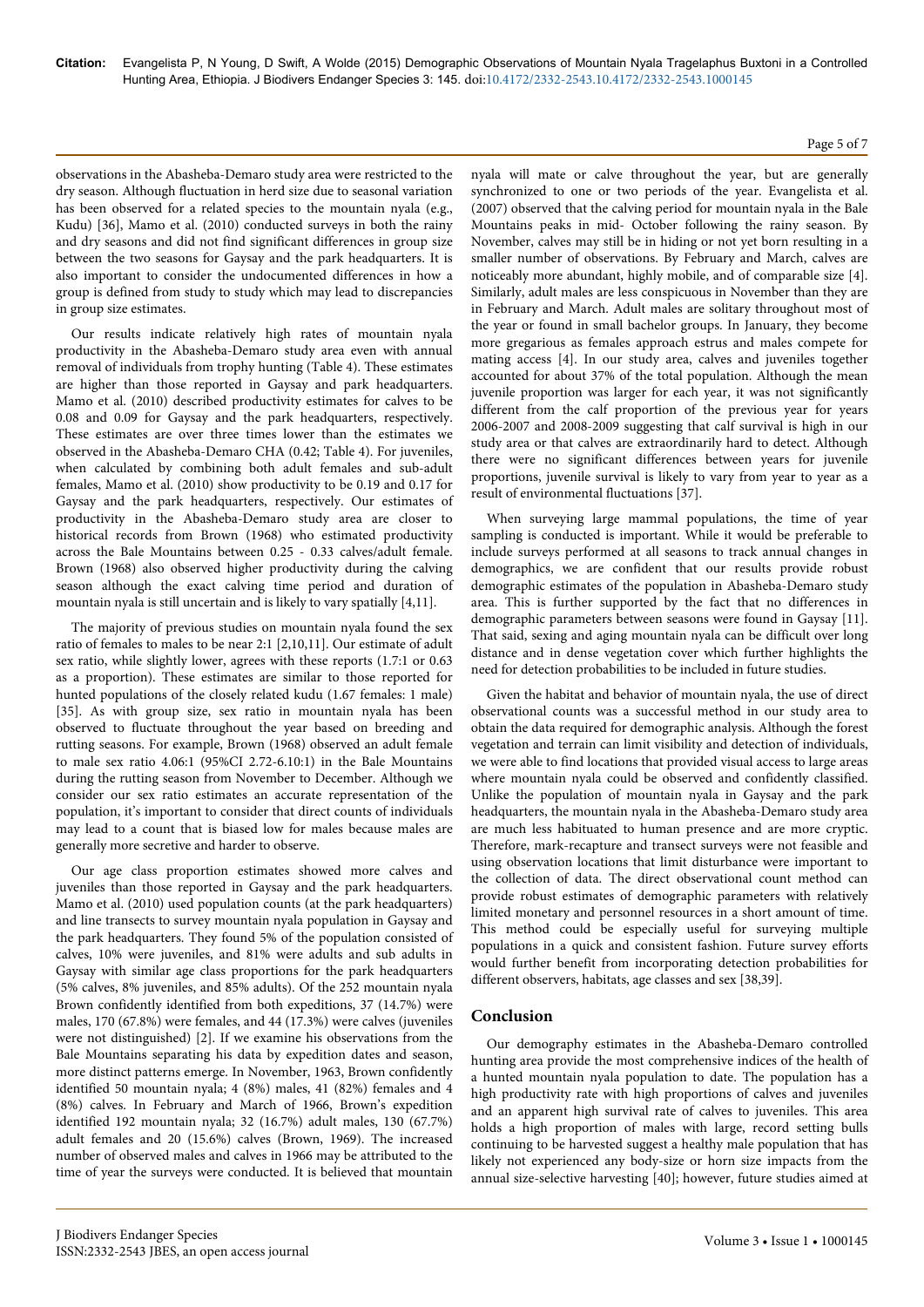these questions specifically would be beneficial. While the populations in Gaysay and the park headquarters are not hunted, their densities are at levels that likely to be unhealthy and unsustainable [11,33]. This will be further compounded by the rapid development and expansion of the nearby town of Dinsho and the completion of a newly paved road connecting it to the village of Robe to the East and the town of Shashemene to the West.

The status of the Abasheba-Demaro population is likely due to the intensive hunting policies and regulations in place for mountain nyala and the management strategies of the concession owners. Although this area is outside the national park, it is still patrolled and managed year round under the direction of the concession owner. This appears to help protect the area from sprawling land conversion and increasing presence of humans and livestock; both implicated for declines in mountain nyala densities and range [4,6,7,9]. There is an economic incentive for the concession owners to protect and promote the health of the mountain nyala population in this area. If the population falls and can be detected through bi-annual surveys conducted by the EWCA, the concession will be allocated a lower harvest quota reducing the number of available hunts and ultimately the concession owner's revenue. Without the full quota, the concession owner may not be able to sustain the business and may have to abandon their year round presence. Without their direct and continual oversight, the area would likely be quickly settled, grazed and over-harvested for resources by nearby communities with potential cascading negative impacts on the mountain nyala status in the area. Large mammal conservation over large spatial extents is becoming more and more difficult as habitat fragmentation continues subsequent to human population growth [41]. As the mountain nyala population continues to become fragmented, all populations within their geographic range need to be monitored and evaluated. Understanding and managing sub-populations can improve conservation at broad-scales [42]. While our study provides new insights into a largely unstudied but critical sub-population of mountain nyala, additional areas need to be surveyed to gain a more complete understanding of the total population's health. Specifically, areas of the Harenna forest in the southern portion of Bale Mountains National Park need a comprehensive evaluation of mountain nyala. The methods employed in this study could be used to survey these additional areas using relatively few resources. Future conservation and status evaluation efforts would greatly benefit from delineating and evaluating subpopulations of mountain nyala across its existing range.

# **Acknowledgements**

The authors would like to thank The Murulle Foundation, Ethiopian Rift Valley Safaris for their logistics and data collection support, and the Ethiopian Wildlife Conservation Authority for their cooperation. In addition, the authors are thankful for the guidance and expertise from the scientists at the Natural Resource Ecology Laboratory at Colorado State University.

# **References**

- 1. [Lydekker R \(1911\) On the mountain nyala, Tragelaphus buxtoni. Proc](http://www.researchgate.net/publication/230383168_On_the_Mountain_Nyala_Tragelaphus_buxtoni.*) [Zool Soc Lond 81: 348-353.](http://www.researchgate.net/publication/230383168_On_the_Mountain_Nyala_Tragelaphus_buxtoni.*)
- 2. [Brown LH \(1969\) Observations on the status, habitat and behavior of the](http://www.degruyter.com/dg/viewarticle/j$002fmamm.1969.33.issue-4$002fmamm.1969.33.4.545$002fmamm.1969.33.4.545.xml) [mountain nyala Tragelaphus buxtoni in Ethiopia. Mammalia 33:](http://www.degruyter.com/dg/viewarticle/j$002fmamm.1969.33.issue-4$002fmamm.1969.33.4.545$002fmamm.1969.33.4.545.xml) [545-597.](http://www.degruyter.com/dg/viewarticle/j$002fmamm.1969.33.issue-4$002fmamm.1969.33.4.545$002fmamm.1969.33.4.545.xml)
- 3. Waltermire R (1975) A National Park in the Bale Mountains. Walia 6: 20-23.
- 4. [Evangelista PH, Swartzinski P, Waltermire R \(2007\) A profile of the](http://www.researchgate.net/publication/242222888_A_profile_of_the_mountain_nyala_%28Tragelaphus_buxtoni%29) [mountain nyala \(Tragelaphus buxtoni\). African Indaba– Special Report](http://www.researchgate.net/publication/242222888_A_profile_of_the_mountain_nyala_%28Tragelaphus_buxtoni%29) [5: 1-48.](http://www.researchgate.net/publication/242222888_A_profile_of_the_mountain_nyala_%28Tragelaphus_buxtoni%29)
- 5. [Evangelista PH, Norman J, Berhanu L, Kumar S, Alley N \(2008\)](http://warnercnr.colostate.edu/~sunil/Evangelista%20et%20al_2008_Predicting_habitat_suitability_endemic_mountain_Nyala_Ethiopia.pdf) [Predicting habitat suitability for the endemic mountain nyala](http://warnercnr.colostate.edu/~sunil/Evangelista%20et%20al_2008_Predicting_habitat_suitability_endemic_mountain_Nyala_Ethiopia.pdf) [\(Tragelaphus buxtoni\) in Ethiopia. Wildl Res 35: 409-416.](http://warnercnr.colostate.edu/~sunil/Evangelista%20et%20al_2008_Predicting_habitat_suitability_endemic_mountain_Nyala_Ethiopia.pdf)
- 6. [Stephens PA, d'Sa CA, Sillero-Zubiri C, Leader-Williams N \(2001\)](https://community.dur.ac.uk/philip.stephens/Papers/Stephens%20et%20al%202001.pdf) [Impact of livestock and settlement on the large mammalian wildlife of](https://community.dur.ac.uk/philip.stephens/Papers/Stephens%20et%20al%202001.pdf) [the Bale Mountains National Park, southern Ethiopia. Biol Conserv 100:](https://community.dur.ac.uk/philip.stephens/Papers/Stephens%20et%20al%202001.pdf) [307-322.](https://community.dur.ac.uk/philip.stephens/Papers/Stephens%20et%20al%202001.pdf)
- 7. [Mamo Y, Bekele A \(2011\) Human and livestock encroachment into the](http://www.tropecol.com/pdf/open/PDF_52_3/Jour-04-F.pdf) [habitat of mountain nyala \(Tragelaphus buxtoni\) in the Bale Mountains](http://www.tropecol.com/pdf/open/PDF_52_3/Jour-04-F.pdf) [National Park, Ethiopia. Trop Ecol 52: 265-273.](http://www.tropecol.com/pdf/open/PDF_52_3/Jour-04-F.pdf)
- 8. Evangelista PH, Norman J, Swartzinski P, Young NE (2012) Assessing habitat quality of the mountain nyala Tragelaphus buxtoni in the Bale Mountains, Ethiopia. Curr Zool 58: 525-535.
- 9. [Atickem A, Loe LE, Langangen , Rueness EK, Bekele A et al. \(2011\)](http://onlinelibrary.wiley.com/doi/10.1111/j.1469-1795.2011.00437.x/abstract) [Estimating population size and habitat suitability for mountain nyala in](http://onlinelibrary.wiley.com/doi/10.1111/j.1469-1795.2011.00437.x/abstract) [areas of different protection status. Anim Conserv 14: 409-418.](http://onlinelibrary.wiley.com/doi/10.1111/j.1469-1795.2011.00437.x/abstract)
- 10. [Refera B, Bekele A \(2004\) Population status and structure of mountain](http://onlinelibrary.wiley.com/doi/10.1111/j.0141-6707.2004.00437.x/abstract) [nyala in the Bale Mountains National Park, Ethiopia. Afr J Ecol 42: 1-7.](http://onlinelibrary.wiley.com/doi/10.1111/j.0141-6707.2004.00437.x/abstract)
- 11. [Mamo Y, Pinard MA, Bekele A \(2010\) Demography and dynamics of](http://www.researchgate.net/publication/49583810_Demography_and_dynamics_of_mountain_nyala_Tragelaphus_buxtoni_in_the_Bale_Mountains_National_Park_Ethiopia) [mountain nyala Tragelaphus buxtoni in the Bale Mountains National](http://www.researchgate.net/publication/49583810_Demography_and_dynamics_of_mountain_nyala_Tragelaphus_buxtoni_in_the_Bale_Mountains_National_Park_Ethiopia) [Park, Ethiopia. Curr Zool 56: 660-669.](http://www.researchgate.net/publication/49583810_Demography_and_dynamics_of_mountain_nyala_Tragelaphus_buxtoni_in_the_Bale_Mountains_National_Park_Ethiopia)
- 12. [Hebblewhite M, Percy M, Serrouya R \(2003\) Black bear \(Ursus](http://www.sciencedirect.com/science/article/pii/S0006320702003415) [americanus\) survival and demography in the Bow Valley of Banff](http://www.sciencedirect.com/science/article/pii/S0006320702003415) [National Park, Alberta. Biol Conserv 112: 415-425.](http://www.sciencedirect.com/science/article/pii/S0006320702003415)
- 13. [Taylor MK, Laake J, McLoughlin PD, Born EW, Cluff HD et al. \(2005\)](http://arctic.journalhosting.ucalgary.ca/arctic/index.php/arctic/article/view/411) [Demography and viability of a hunted population of polar bears. Arctic](http://arctic.journalhosting.ucalgary.ca/arctic/index.php/arctic/article/view/411) [58: 203-214.](http://arctic.journalhosting.ucalgary.ca/arctic/index.php/arctic/article/view/411)
- 14. [Bender LC \(2006\) Uses of herd composition and age ratios in ungulate](http://www.jstor.org/discover/10.2307/4134340?uid=3738256&uid=2&uid=4&sid=21106409933121) [management. Wildl Soc Bull 34: 1225-1230.](http://www.jstor.org/discover/10.2307/4134340?uid=3738256&uid=2&uid=4&sid=21106409933121)
- 15. [Mech LD \(2006\) Estimated age structure of wolves in Northeastern](http://digitalcommons.unl.edu/cgi/viewcontent.cgi?article=1092&context=usgsnpwrc) [Minnesota. J Wildl Manage 70: 1481-1483.](http://digitalcommons.unl.edu/cgi/viewcontent.cgi?article=1092&context=usgsnpwrc)
- 16. [Beissinger SR, Westphal MI \(1998\) On the use of demographic models of](http://www.jstor.org/discover/10.2307/3802534?sid=21105854124983&uid=4&uid=2&uid=70&uid=2129&uid=3738256) [population viability in endangered species management. J Wildl Manage](http://www.jstor.org/discover/10.2307/3802534?sid=21105854124983&uid=4&uid=2&uid=70&uid=2129&uid=3738256) [62: 821-841.](http://www.jstor.org/discover/10.2307/3802534?sid=21105854124983&uid=4&uid=2&uid=70&uid=2129&uid=3738256)
- 17. [Brook BW, Cannon JR, Lacy RC, Mirande C, Frankham R \(1999\)](http://www.vortex10.org/Lacy/Reprints/Comparison%20of%20PVA%20Packages.pdf) [Comparison of the population viability analysis packages GAPPS,](http://www.vortex10.org/Lacy/Reprints/Comparison%20of%20PVA%20Packages.pdf) [INMAT, RAMAS and VORTEX for the whooping crane \(Grus](http://www.vortex10.org/Lacy/Reprints/Comparison%20of%20PVA%20Packages.pdf) [americana\). Anim Conserv 2: 23-31.](http://www.vortex10.org/Lacy/Reprints/Comparison%20of%20PVA%20Packages.pdf)
- 18. [Lande R, Orzack SH \(1988\) Extinction dynamics of age-structured](http://www.ncbi.nlm.nih.gov/pubmed/3174643) [populations in a fluctuating environment. Proc Natl Acad Sci USA 85:](http://www.ncbi.nlm.nih.gov/pubmed/3174643) [7418-7421.](http://www.ncbi.nlm.nih.gov/pubmed/3174643)
- 19. Lindenmayer DB, Lacy RC, Pope ML (2000) Testing a simulation model for population viability analysis. Ecol Appl 10: 580-597.
- 20. [Sanford G, LeGendre S \(1930\) In quest of the queen of Sheba's antelope.](https://books.google.co.in/books/about/In_Quest_of_the_Queen_of_Sheba_s_Antelop.html?id=P34RoAEACAAJ&hl=en) [Nat Hist 30: 161-176.](https://books.google.co.in/books/about/In_Quest_of_the_Queen_of_Sheba_s_Antelop.html?id=P34RoAEACAAJ&hl=en)
- 21. [Baum JE, \(1935\) Unknown Ethiopia. Grosset and Dunlap Publishers.](http://www.abebooks.com/book-search/title/unknown-ethiopia/used/) [New York, USA.](http://www.abebooks.com/book-search/title/unknown-ethiopia/used/)
- 22. Anonymous (2005) The Central Statistical Agency of Ethiopia.
- 23. [Newmark WD \(1991\) Tropical forest fragmentation and the local](http://onlinelibrary.wiley.com/doi/10.2193/2006-486/abstract) [extinction of understory birds in Eastern Usambara Mountains,](http://onlinelibrary.wiley.com/doi/10.2193/2006-486/abstract) [Tanzania. Conserv Biol 5: 67-78.](http://onlinelibrary.wiley.com/doi/10.2193/2006-486/abstract)
- 24. [McCallum H, Dobson A \(2002\) Disease, habitat fragmentation and](http://www.ncbi.nlm.nih.gov/pubmed/12396504) [conservation. Proc Biol Sci 269: 2041-2049.](http://www.ncbi.nlm.nih.gov/pubmed/12396504)
- 25. [Keller BJ, Bender LC \(2007\) Bighorn sheep response to road-related](http://onlinelibrary.wiley.com/doi/10.2193/2006-486/abstract) [disturbances in Rocky Mountain National Park, Colorado. J Wildl](http://onlinelibrary.wiley.com/doi/10.2193/2006-486/abstract) [Manage 71: 2329-2337.](http://onlinelibrary.wiley.com/doi/10.2193/2006-486/abstract)
- 26. [Caro TM \(1999\) Demography and behavior of African mammals subject](http://www.sciencedirect.com/science/article/pii/S0006320799000336) [to exploitation. Biol Conserv 91: 91-97.](http://www.sciencedirect.com/science/article/pii/S0006320799000336)
- 27. [Cooley HS, Wielgus RB, Koehler GM, Robinson HS, Maletzke BT \(2009\)](http://www.ncbi.nlm.nih.gov/pubmed/19886499) [Does hunting regulate cougar populations? A test of the compensatory](http://www.ncbi.nlm.nih.gov/pubmed/19886499) [mortality hypothesis. Ecology 90: 2913-2921.](http://www.ncbi.nlm.nih.gov/pubmed/19886499)